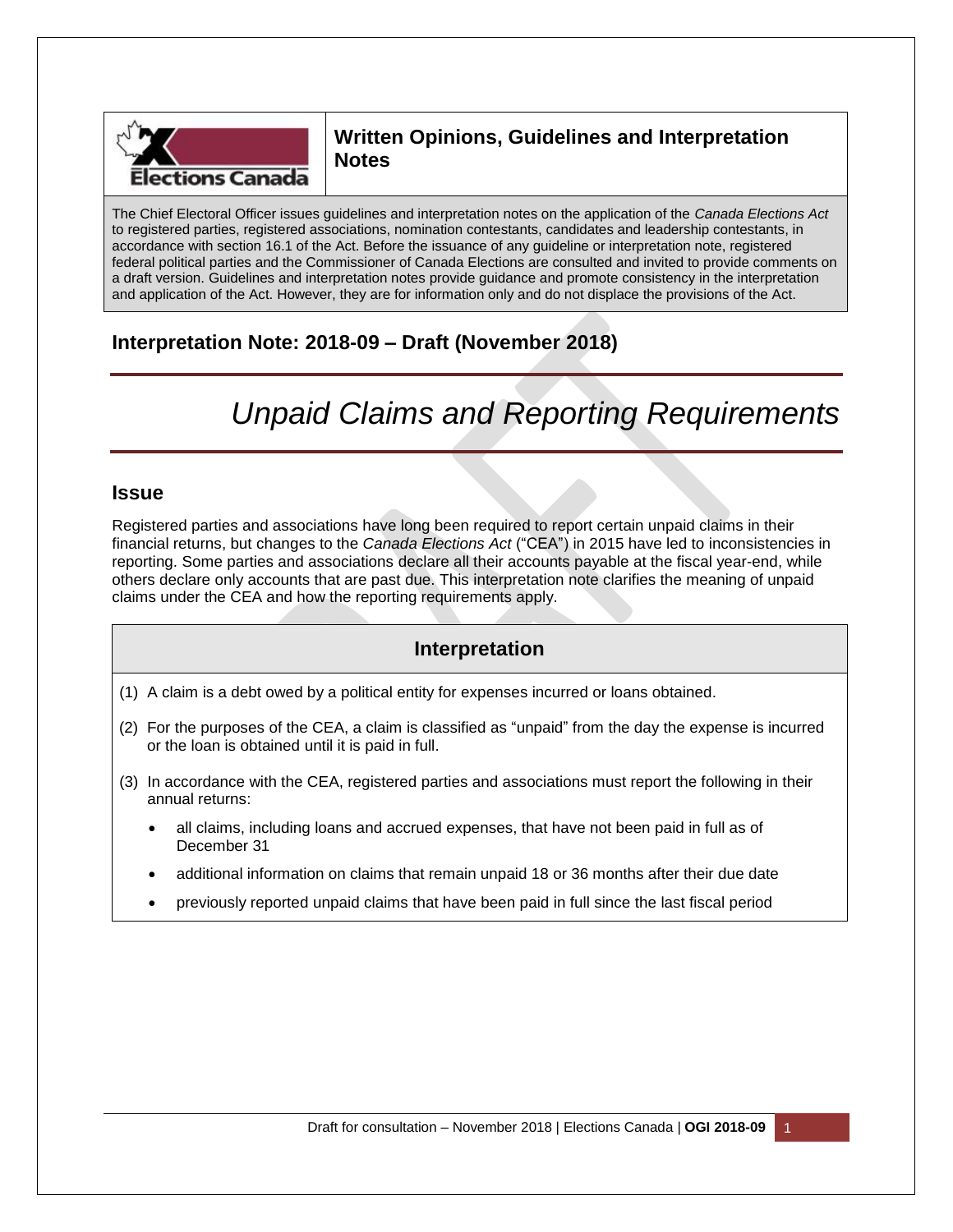## **Legal Framework**

The most directly relevant provisions of the CEA in the context of this interpretation note are as follows.

For registered parties:

- A person who has a claim to be paid for a debt of a registered party must send the invoice or other document evidencing the claim to the registered party or one of its registered agents. (s. 427)
- A financial transactions return of a registered party must set out a statement of assets and liabilities in accordance with generally accepted accounting principles, including a statement of:
	- claims that are the subject of proceedings to recover an unpaid amount, and
	- unpaid claims, including those resulting from loans. (s. 432(2)(e))
- The statement of unpaid claims must include each unpaid claim in the statement for the previous fiscal period that has been paid in full since that statement was provided, and each claim that remains unpaid 18 or 36 months after the day on which it was due. (s. 432(6))
- A claim, excluding a loan, must be paid within three years after the day on which the payment is due. There is an offence for failing to pay the claim within this time period. (ss. 428, 497.1(1)(g))

For registered associations:

- A person who has a claim to be paid for a debt of a registered association must send the invoice or other document evidencing the claim to the registered association or one of its electoral district agents. (s. 475.1)
- A financial transactions return of a registered association must set out a statement of assets and liabilities in accordance with generally accepted accounting principles, including a statement of:
	- claims that are the subject of proceedings to recover an unpaid amount, and
	- unpaid claims, including those resulting from loans. (s. 475.4(2)(d))
- The statement of unpaid claims must include each unpaid claim in the statement for the previous fiscal period that has been paid in full since that statement was provided, and each claim that remains unpaid 18 or 36 months after the day on which it was due. (s. 475.4(6))
- A claim, excluding a loan, must be paid within three years after the day on which the payment is due. There is an offence for failing to pay the claim within this time period. (ss. 475.2, 497.2(1)(j))

## **Analysis and Discussion**

#### **History of legislation**

Until 2015, registered parties and associations only needed to report claims, excluding loans, that were disputed or might be the subject of an application to the Chief Electoral Officer or a judge. This included claims that remained unpaid past the statutory deadline, which was six months after the claim's due date. When Parliament passed Bill C-23 in 2014, the statutory deadline was extended to three years after the claim's due date. The bill repealed the provisions that deemed unpaid claims to be contributions after a certain period, and replaced them with an offence for failing to pay claims by the deadline.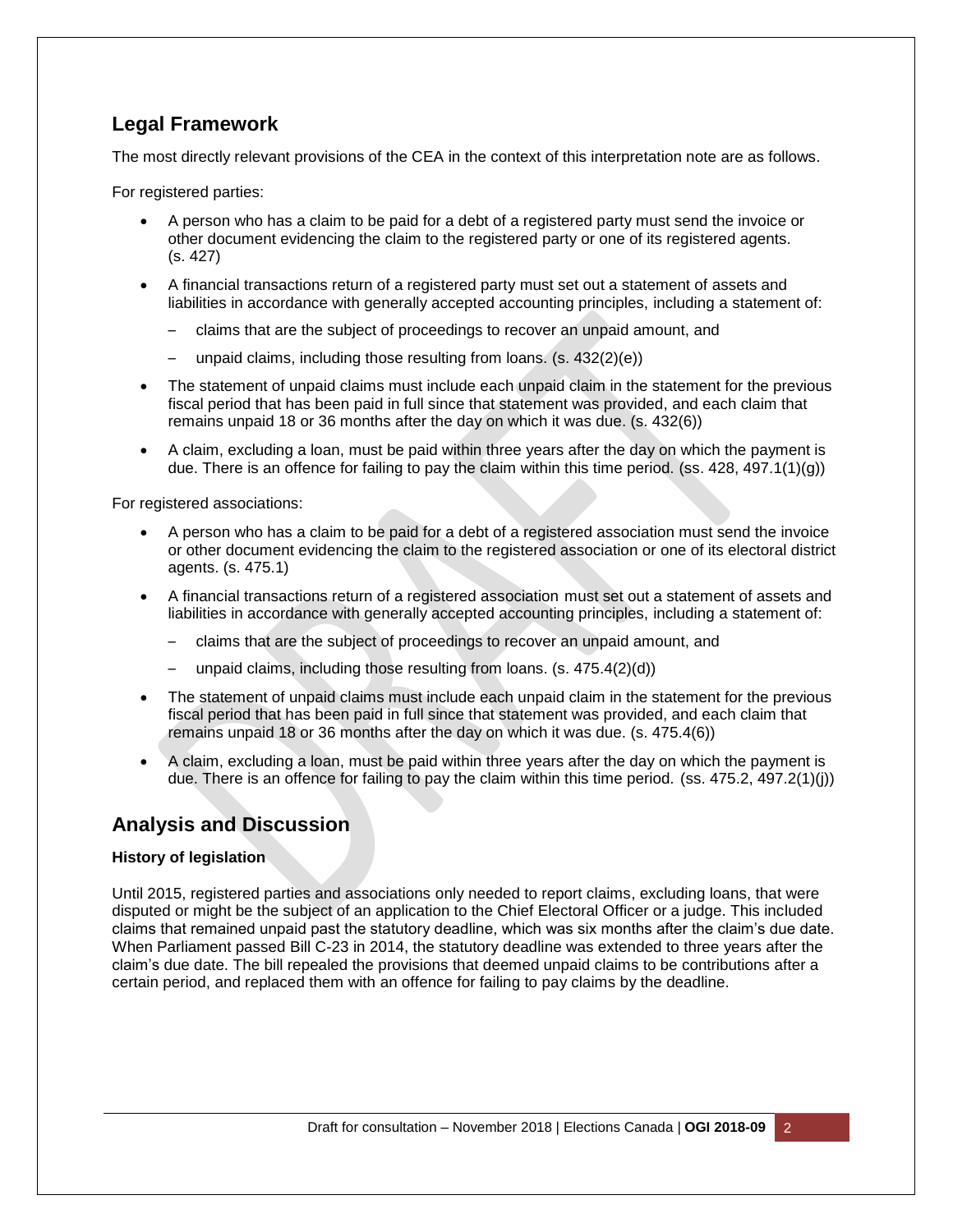Bill C-23 also introduced more stringent reporting requirements for unpaid claims. As a result, registered parties and associations now have to report:

- unpaid claims as of December 31
- additional information on claims that remain unpaid 18 or 36 months after their due date, including whether they are the subject of a legal proceeding or a dispute, whether there is a repayment schedule in place, and whether an unpaid amount has been written off by the creditor
- unpaid claims from the previous fiscal year's statement that have since been paid in full

The goal of increased reporting is transparency—for example, a long overdue claim could signal an attempt to circumvent the contribution rules, or it might raise concerns of potential undue influence by a claimant to which the political entity is indebted.

#### **Considerations**

The CEA does not provide a definition of "unpaid" in the context of claims. Before 2015, registered parties and associations were only required to report loans, claims past the six-month payment deadline, disputed claims and claims for which an invoice was sent more than three months after the expense was incurred.

After the provisions changed in 2015, Elections Canada, registered parties and associations still sometimes interpreted an unpaid claim as an irregular claim, and reporting was required only if the claim was past its due date. This appeared to meet the objectives of the CEA, since transparency was provided for claims that might be linked to avoidance of the contribution rules or undue influence. At other times, Elections Canada, registered parties and associations operated under a reading of the CEA where an unpaid claim was any claim that had not been paid.

In examining the legislation, it is possible on the one hand to conclude that Parliament intended for there to be a difference between a claim and an unpaid claim. For example, paragraph 432(2)(e) requires that a financial transactions return set out a statement of the party's assets and liabilities, including a statement of:

(i) **claims** that are the subject of proceedings under section 429, and (ii) **unpaid claims**, including those resulting from loans made to the registered party under section 373.

The meaning of a claim is suggested by sections 427 and 475.1, which state that a person who has a "claim to be paid for a debt" must send an invoice or other document evidencing the claim to the registered party or association. A claim could therefore be understood as an amount owing; once an amount is paid, there is no longer a claim.

As a consequence, it might be redundant for an "unpaid claim" to also be defined as an amount owing. Looking at the reporting requirements, where a registered party or association is required to report on "claims that remain unpaid 18 or 36 months after their due date," the due date might be viewed as relevant to when a claim is categorized as unpaid. Therefore, an unpaid claim could be defined as an amount owing that is past due.

On the other hand, in accounting terms, unpaid claims are best understood as accounts payable. By that definition, an unpaid claim would be a claim that has not yet been paid in full at the fiscal year-end. Expenses incurred before year-end for which no invoice has been received would be reported using accrual accounting.